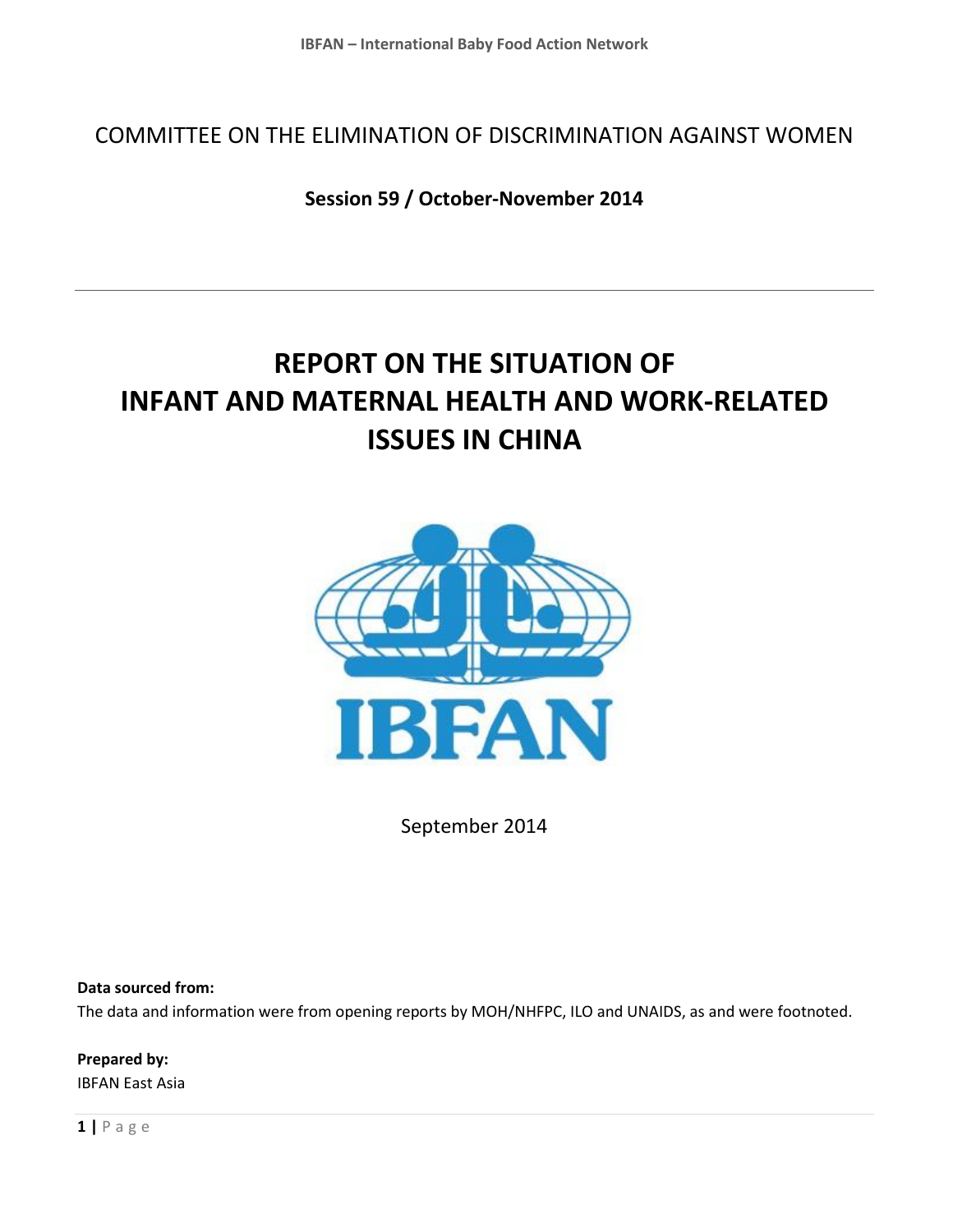#### **The right to health of women through the protection, promotion and support of breastfeeding**

Working women who become mothers hold a double role that is not always easy to bear. Recognizing "the great contribution of women to the welfare of the family and to the development of society […] [and] the social significance of maternity" (CEDAW Preamble) means acknowledging that it is a collective responsibility to create an **enabling environment for women to fulfil both roles of mother and worker**. Indeed, both maternity and work are means for women's empowerment and emancipation.

Women should be given the correct information as well as the legislative and institutional support to act in their children's best interest while they continue working and being active in public life. To this end, **maternity protection** at work and **adequate paid maternity leave** in particular, are critical interventions that States have the obligation to implement in order to simultaneously realize the right of women to work and the right of women and their children to health, allowing new mothers to rest, bond with their child and establish a sound breastfeeding practice. Therefore, working mothers are also entitled to healthy surroundings at their workplace, and more specifically, to breastfeeding breaks and breastfeeding facilities.

**Breastfeeding is an essential part of women's reproductive cycle**: it is the third link after pregnancy and childbirth. It protects mothers' health both in the short and long term by, among others, reducing postpartum bleeding, aiding the mother's recovery after birth (synchronization of sleep patterns, enhanced self-esteem, lower rates of post-partum depression, easier return to pre-pregnancy weight), offering the mother protection from iron deficiency anaemia, delaying the return of fertility thus providing a natural method of child spacing (the Lactational Amenorrhea Method - LAM) for millions of women who do not have access to modern form of contraception, and decreasing the incidence of osteoporosis and the risk of ovarian-, breast- and other reproductive cancers later in life. For these reasons, **promoting, protecting and supporting breastfeeding is part of the State obligation** to ensure women receive appropriate services in connection with the post-natal period. In addition, if a woman cannot choose to breastfeed because of external conditions beyond her control, she is stripped of bodily integrity and denied the opportunity to enjoy the full potential of her body for health, procreation and sexuality. The right to breastfeed does not disappear with the fact that some women may choose alternative methods of feeding their children.

Optimal breastfeeding practices as recommended by WHO Global Strategy for Infant and Young Child Feeding<sup>1</sup> (early initiation of breastfeeding within one hour after birth, exclusive breastfeeding for 6 months followed by timely, adequate, safe and appropriate complementary feeding practices, with continued breastfeeding for up to 2 years or beyond) also provide the key building block for child survival, growth and healthy development<sup>2</sup>. Enabling women to follow such recommendations means empowering them by giving them the opportunity and support to best care for their child.

#### **Breastfeeding and human rights**

Several international instruments make a strong case for protecting, promoting and supporting breastfeeding, and stipulate the right of every human being, man, woman and child, to optimal health, to the elimination of hunger and malnutrition, and to proper nutrition. These include the Convention on the Elimination of All Forms of Discrimination against Women (CEDAW), in particular art. 1 and 5 on gender discrimination on the basis of the reproduction status (pregnancy and lactation), art. 12 on women's right to health and art. 16 on marriage and family life, the International Covenant on Economic, Social and Cultural Rights (CESCR), especially art. 12 on the right to health, including sexual and reproductive health, art. 11 on the right to food and art. 6, 7 and 10 on the right to work, the Convention on the Rights of the Child (CRC), especially art. 24 on the child's right to health. Interpreted jointly, these treaties support the claim that '**breastfeeding is the right of both the mother and her child, and is essential to fulfil every child's right to adequate food and the highest attainable standard of health**'. As duty-bearers, States have the obligation to create a protective and enabling environment for women to breastfeed, through adoption of measures that protect, promote and support breastfeeding.

 $\overline{a}$  $1$  WHO 2002, Global Strategy on Infant and Young Child Feeding, available at: <http://www.who.int/nutrition/publications/infantfeeding/9241562218/en/index.html>

<sup>&</sup>lt;sup>2</sup> IBFAN, What Scientific Research Says? Available at: <http://www.ibfan.org/issue-scientific-breastfeeding.html>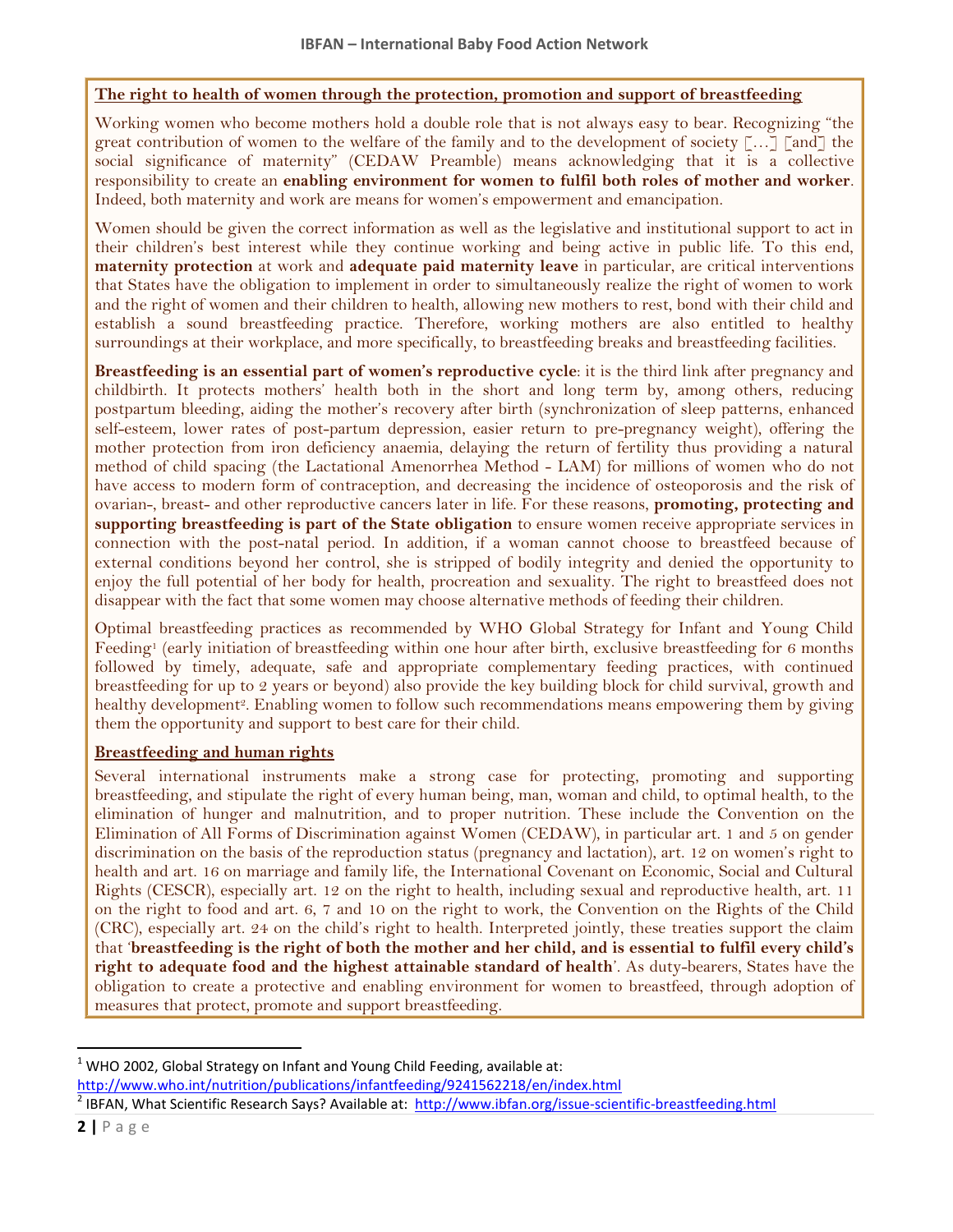### **SUMMARY**

### *The following obstacles/problems have been indentified:*

- The popularity of formula feeding in China has weakened the voice of breastfeeding promotion.
- It is hard to ensure mothers' entitlement to paid maternal leave and breastfeeding facilities, especially during the rapid social and live style changing in China.
- The 1995 China's Regulation of Marketing of Breast-milk Substitutes is weakly implemented without real punishment for violations. Marketing promotion has evolved to evade the national regulations, such as advertisement for follow-up formula, soft articles in media and encroach upon academic and welfare issues. These are out of the scope of the national Regulation.
- It is a big challenge for health authorities to supervise and conduct fresh training and reassess such enormous baby friendly health facilities in China.

### *Our recommendations include:*

- Optimal breastfeeding and infant and young child feeding practise should be **included into training of health professionals** and be **promoted to general public**.
- The labour union and the women federation should enforce **the paid maternal leaves and maternity insurance in private working units**.
- It is urgent to **strengthen Code implementation** in China and adopted more practical national legislation and other measures to restrict the market promotion for formula, not only products for baby under 6 months, but also babies over 6 months.
- The health authorities should seriously **review BFHI current situation in China**, and launch refreshment trainings, assessment and re-entitlement among all health facilities. It is recommended to set up monitoring and reporting mechanisms jointly with civil society, women units, media, the general public and NGOs.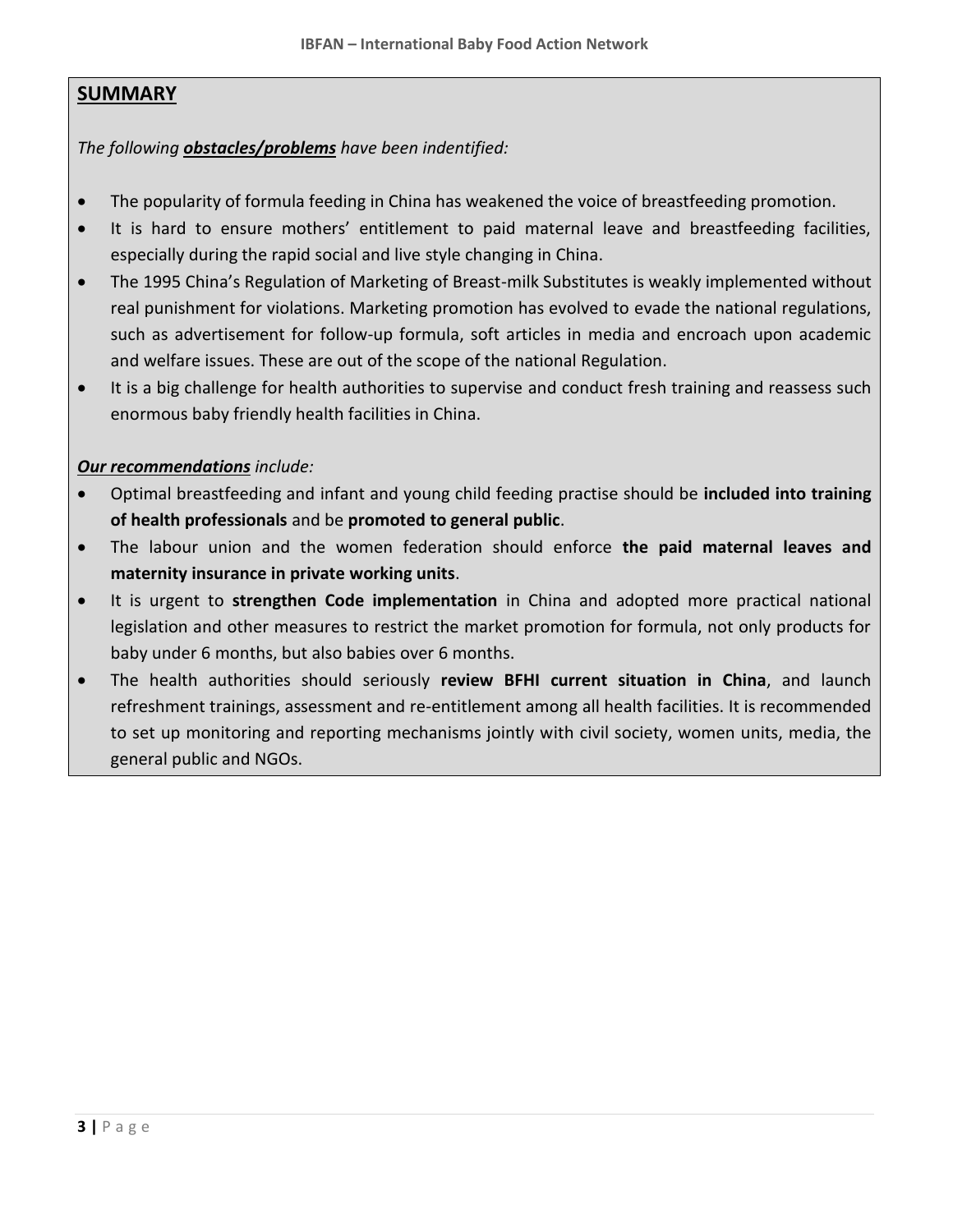### **1) General situation concerning breastfeeding in China**

WHO recommends: 1) **early initiation of breastfeeding** (within an hour from birth); 2) **exclusive breastfeeding** for the first 6 months; 3) **continued breastfeeding** for 2 years or beyond, together with adequate and safe complementary foods.<sup>3</sup>

Despites these recommendations, globally more than half of the newborns are not breastfed within one hour from birth, less than 40% of infants under 6 months are exclusively breastfed and only a minority of women continue breastfeeding their children until the age of two.

#### **Rates on infant and young child feeding:**

- **Early initiation:** Proportion of children born in the last 24 months who were put to the breast within one hour of birth
- **Exclusive breastfeeding:** Proportion of infants 0–5 months of age who are fed exclusively with breast milk
- **Continued breastfeeding at 2 years:** Proportion of children 20–23 months of age who are fed breast milk

**Complementary feeding:** Proportion of infants 6–8 months of age who receive solid, semi-solid or soft foods

The maternal and child health reporting system includes limited indicators on infant and young child feeding (IYCF), but it is not open to consultation. National Health Services Survey reports IYCF data every five years. Since 2011, annual nutrition surveillance has been conducted to monitor the nutrition status of under-5 children, and its data is expected.

### *General data***<sup>4</sup>**

#### **Table 1. Number of U5 Population in China**

|          | 1982<br>(10,000) |      |                   | 1990<br>(10,000)           |  |                               | 1982<br>(10,000) |  |      | 2008<br>(10,000)                                                                                            |             |             | 2009<br>(10,000) |  |               |
|----------|------------------|------|-------------------|----------------------------|--|-------------------------------|------------------|--|------|-------------------------------------------------------------------------------------------------------------|-------------|-------------|------------------|--|---------------|
|          | Total            |      | Male Female Total |                            |  | Male Female Total Male Female |                  |  |      | Total                                                                                                       |             | Male Female | Total            |  | Male Female   |
|          |                  |      |                   |                            |  |                               |                  |  |      | Total 101654 52352 49302 114333 58904 55429 126743 65437 61306 1178521 598339 580182 116498 6 591871 573115 |             |             |                  |  |               |
| $0-4$ yr | 9470             | 4898 |                   | 4572   11644   6105   5539 |  |                               | 6898 3765        |  | 3133 | 60409                                                                                                       | 33352 27057 |             | 60158            |  | 33140   27018 |

#### **Table 2. Birth Rates in China**

|                  |                                                                                                                                                                      | 1990   1995   2000   2005   2006   2007   2008   2009   2010   2011  2012 |  |  |  |  |  |
|------------------|----------------------------------------------------------------------------------------------------------------------------------------------------------------------|---------------------------------------------------------------------------|--|--|--|--|--|
| Birth rate $(\%$ | $\vert$ 22.28 $\vert$ 21.06 $\vert$ 17.12 $\vert$ 14.03 $\vert$ 12.40 $\vert$ 12.09 $\vert$ 12.10 $\vert$ 12.14 $\vert$ 12.13 $\vert$ 11.90 $\vert$ 11.93 $\vert$ 13 |                                                                           |  |  |  |  |  |

<sup>3</sup> <http://www.who.int/topics/breastfeeding/en/>

<sup>4</sup> Source for Tables 1-3: China Health Statistical Yearbook 2011, 2012 (Abstract)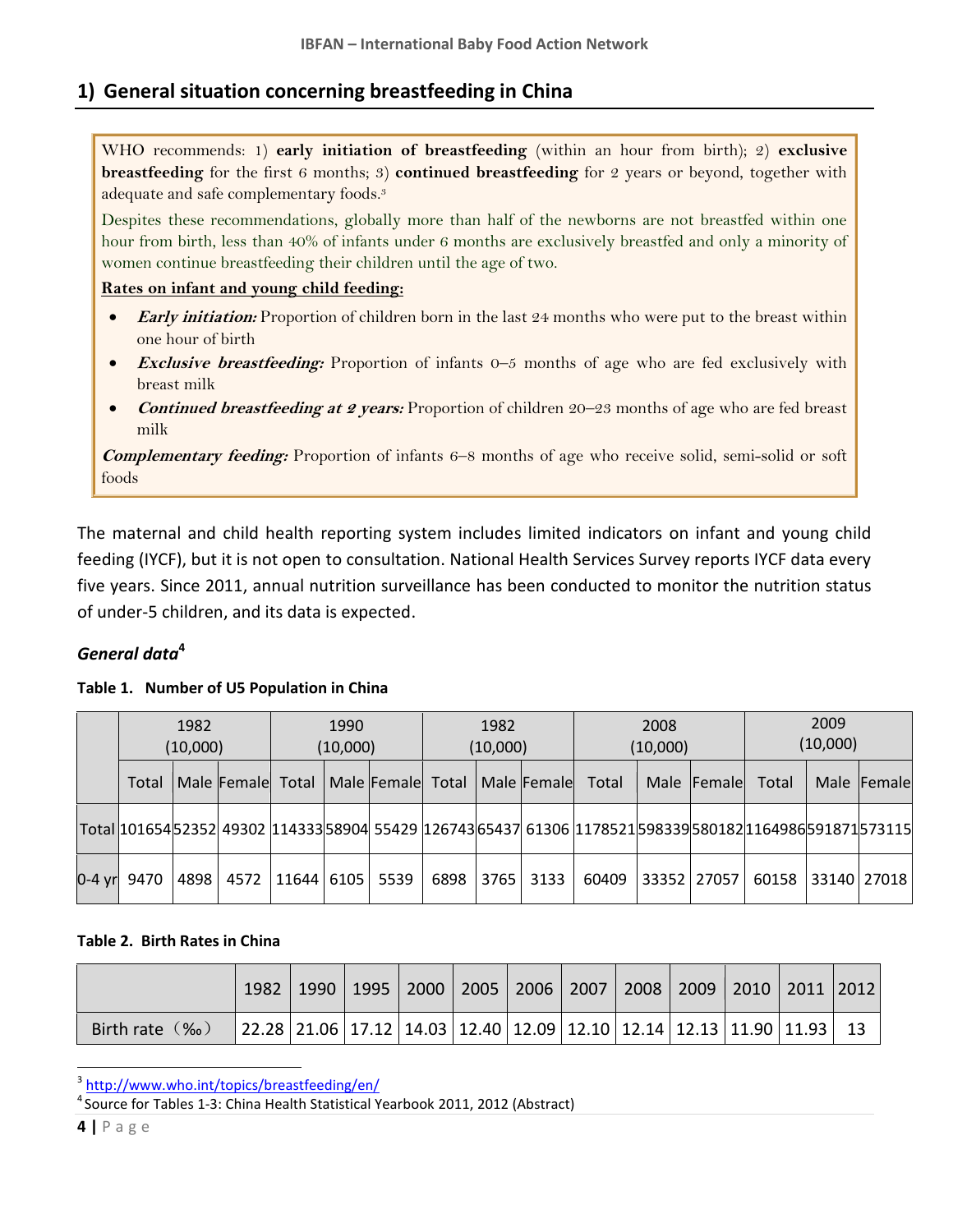| Table 3. Mortality Rate of Maternal & Children under 5-year |
|-------------------------------------------------------------|
|-------------------------------------------------------------|

|      | <b>Newborn Mortality Rate</b><br>(per 1000 Live Births) |       |       | Infant Mortality Rate<br>(per 1000 Live Births) |       |       |          | Mortality Rate of<br>Children Under<br>5-year(per 1000 Live<br>Births) |       | Maternal Mortality Rate<br>$($ per 100 000 Live Births) $ $ |       |       |
|------|---------------------------------------------------------|-------|-------|-------------------------------------------------|-------|-------|----------|------------------------------------------------------------------------|-------|-------------------------------------------------------------|-------|-------|
|      | National                                                | Urban | Rural | National                                        | Urban | Rural | National | Urban                                                                  | Rural | National                                                    | Urban | Rural |
| 1991 | 33.1                                                    | 12.5  | 37.9  | 50.2                                            | 17.3  | 58.0  | 61.0     | 20.9                                                                   | 71.1  | 80.0                                                        | 46.3  | 100.0 |
| 2000 | 22.8                                                    | 9.5   | 25.8  | 32.2                                            | 11.8  | 37.0  | 39.7     | 13.8                                                                   | 45.7  | 53.0                                                        | 29.3  | 69.6  |
| 2005 | 13.2                                                    | 7.5   | 14.7  | 19.0                                            | 9.1   | 21.6  | 22.5     | 10.7                                                                   | 25.7  | 47.7                                                        | 25.0  | 53.8  |
| 2009 | 9.0                                                     | 4.5   | 10.8  | 13.8                                            | 6.2   | 17.0  | 17.2     | 7.6                                                                    | 21.1  | 31.9                                                        | 26.6  | 34.0  |
| 2010 | 8.3                                                     | 4.1   | 10.0  | 13.1                                            | 5.8   | 16.1  | 16.4     | 7.3                                                                    | 20.1  | 30.0                                                        | 29.7  | 30.1  |
| 2011 | 7.8                                                     | 4.0   | 9.4   | 12.1                                            | 5.8   | 14.7  | 15.6     | 7.1                                                                    | 19.1  | 26.1                                                        | 25.1  | 26.5  |
| 2012 | 9                                                       |       |       | 12                                              |       |       | 14       |                                                                        |       |                                                             |       |       |
| 2013 | 8                                                       |       |       | 11                                              |       |       |          |                                                                        |       |                                                             |       |       |

### *Breastfeeding data<sup>5</sup>*

|                                                   | 2008 - 2012 |
|---------------------------------------------------|-------------|
| Initiation to breastfeeding in 1 hour after birth | 41.0%       |
| Exclusive breastfeeding at 6 months               | 27.6%       |
| Complementary feeding at 6 months                 | 43.3%       |
| Continued breastfeeding at 12-15 months           | 37.0%       |
| Mean duration of breastfeeding                    |             |

Breastfeeding declined rapidly during the 1980s due to the promotion of breast-milk substitutes and inappropriate medical practices. With the implementation of the Baby-Friendly Hospital Initiative (BFHI) since 1992 and the adoption of *China's Regulation of Marketing of Breastmilk Substitutes* in 1995, breastfeeding is recognized as a crucial intervention for child's health and mothers are encouraged and supported to breastfeed their infants. However, breastfeeding promotion in the community and at workplace has not received yet enough attention.

 5 Report of National Health Services Survey in China 2008 and UNICEF statistics by country.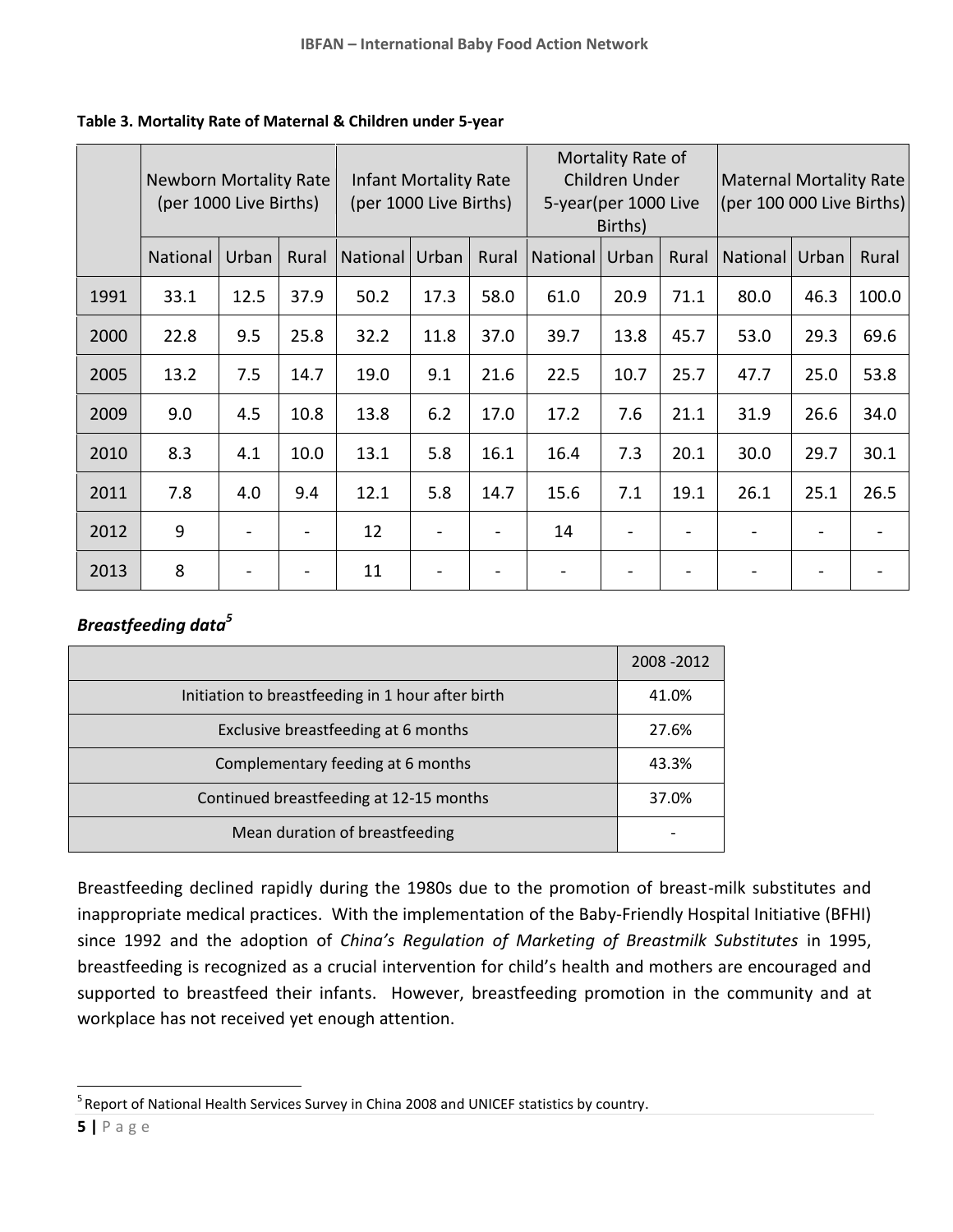China currently encounters two main challenges to promote optional breastfeeding practices. Firstly, it is necessary to persuade people not to give water to infants below 6 months. Secondly, China should completely ban the marketing of breastmilk substitutes which undermines mothers' confidence in their capacity to breastfeed successfully.

Breastfeeding rates in rural areas are higher than in urban areas. The 2008 National Health Services Survey indicated that 27.6% of mothers exclusively breastfed their infants until they reach the age of 6 months (15.8% in urban areas and 30.3% in rural areas), while37% of mothers still breastfed their babies at 12-15 months (15.5% in urban areas and 41.8% in rural areas).

### **Main causes of death among infants and children:**

In 2010, the main death causes of infants and children under 5 years were premature birth and low birth weight, birth asphyxia, [pneumonia,](http://www.iciba.com/pneumonia) [congenital heart disease,](http://www.iciba.com/congenital_heart_disease) and accidental suffocation. $^6$ 

# **2) Maternity protection for working women**

The main reason given by majority of working mothers for ceasing breastfeeding is their **return to work following maternity leave**.

It is therefore necessary to make adjustments in the workload of mothers of young children so that they may find the time and energy to breastfeed; this should not be considered the mother's responsibility, but rather a **collective responsibility**. Therefore, States should adopt and monitor an adequate policy of maternity protection in line with **ILO Convention 183 (2000)** <sup>7</sup> that facilitate six months of exclusive breastfeeding for women employed in all sectors, and facilitate workplace accommodations to feed and/or to express breastmilk.

In 2011 the number of employed women reached 351.53 million. Women constitute about 46% of all employees.<sup>8</sup>

In April 2012, China's State Council adopted the *Special Provisions on Labor Protection of Female Workers* (the "New Provisions") and entered into force while the *Provisions on Labor Protection of Female Workers* (the "Original Provisions") issued in 1988 were simultaneously repealed. Compared to the Original Provisions, the New Provisions have introduced innovations with regard to the scope of labor activities that are prohibited for female workers, paid maternity leave of 14 weeks (before and after giving birth), supervision and administration mechanism and employers' responsibilities and liabilities.

 $\overline{a}$ <sup>6</sup> Ministry of Health, National Maternal and Child Health Surveillance and Report Abstract, 2013, 4(53), 6-12 Available at: [http://www.mchscn.org/admin/xiazai/tongxun/2013](http://www.mchscn.org/admin/xiazai/tongxun/2013年全国妇幼卫生监测及年报通讯第4期.pdf)年全国妇幼卫生监测及年报通讯第4期.pdf

<sup>7</sup> ILO, C183 - Maternity Protection Convention, 2000 (No. 183)

<sup>&</sup>lt;sup>8</sup> China Population & Employment Statistics Yearbook 2012, ISBN 978-7-89458-276-5/F.476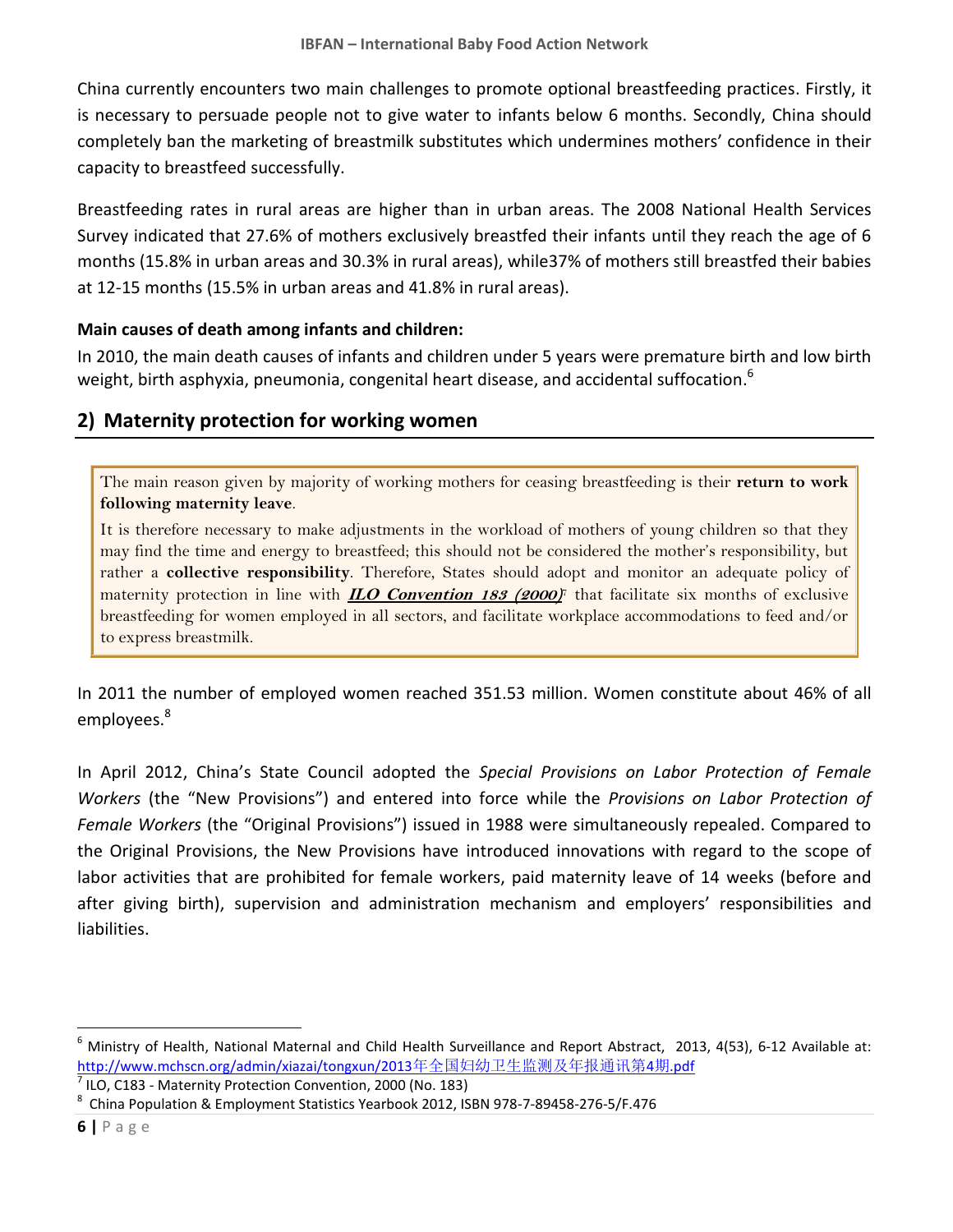### *Maternity leave*

The coverage of maternity insurance for urban female workers is 95%. During the maternity leave, the female employee will receive a maternity allowance if she is covered by maternity insurance; if she is not insured, the employee will be paid by the employer the same salary she earned before taking the leave.

Women working in the informal sector should be included, but the implementation is not clear.

### *Breastfeeding breaks*

The New Provisions provides employed women with the right to one-hour breastfeeding break every work day before their baby's first birthday. The breastfeeding breaks are paid fully.

# **3) The International Code of Marketing of Breastmilk Substitutes**

Evidence clearly shows that a great majority of women can breastfeed and will do so if they have the accurate and full information and support, as called for by the Convention on the Rights of the Child. However**, direct industry influence** through advertisements, information packs and contact with sales representatives, as well as indirect influence through the public health system, submerge women with **incorrect, partial and biased information**.

**The International Code of Marketing of Breastmilk Substitutes** (the Code) was adopted by the World Health Assembly in 1981. It is a **minimum global standard** aiming to protect appropriate infant and young child feeding by requiring States to regulate the marketing activities of enterprises producing and distributing breastmilk substitutes in order to avoid misinformation and undue pressure on parents to use such products when not strictly necessary. Even if many countries have adopted at least some provisions of the Code in national legislation, the implementation and enforcement are suboptimal, and violations persist.

The 1995 *China's Regulation of Marketing of Breast-milk Substitutes* is currently in force, but promotion of breastmilk substitutes persists in some areas. This national legislation is currently in progress of being amended to implement the subsequent WHA resolutions related to the International Code.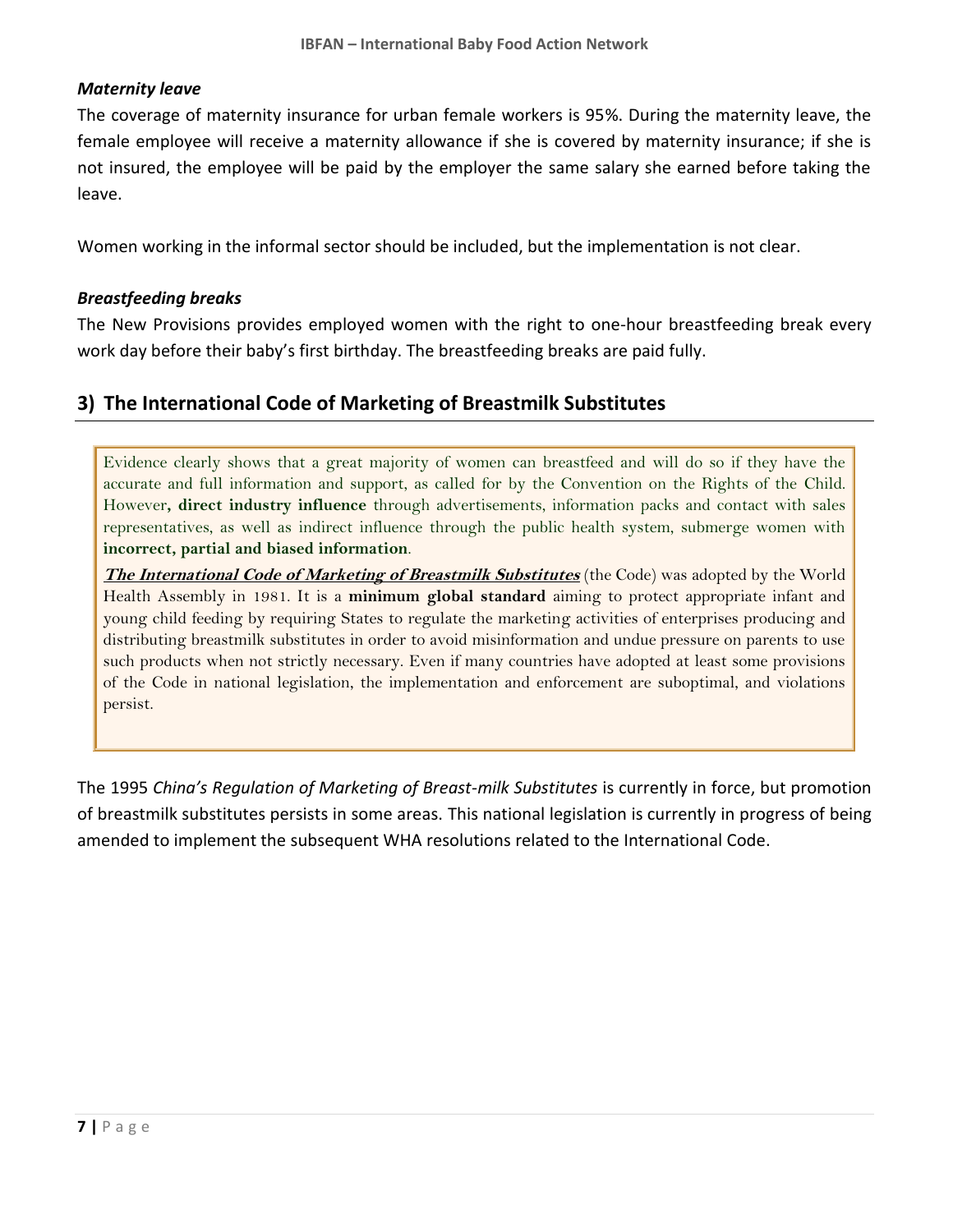# **4) Baby-Friendly Hospital Initiative (BFHI) and training of health workers**

Lack of support to breastfeeding by the health care system and its health care professionals further increase difficulties in adopting optimal breastfeeding practices.

**The Baby-Friendly Hospital Initiative** (BFHI), which consists in the implementation by hospitals of the 'Ten steps for successful breastfeeding', is a key initiative to ensure breastfeeding support within the health care system. However, as UNICEF support to this initiative has diminished in many countries, the **implementation of BFHI has significantly slowed down**. Revitalization of BFHI and expanding the Initiative's application to include maternity, neonatal and child health services and community-based support for lactating women and caregivers of young children represents an appropriate action to address the challenge of adequate support.

There are about 7,329 hospitals certified as "baby-friendly" in China, while there are more than 60,000 health facilities providing maternal health services (12.2%).

The BFHI is theoretically applied in all health facilities (both private and public). In fact, it focused on state-owned hospitals, which are for the most part certified as "baby-friendly".

Refresh training for staff and self appraisal are required for "baby-friendly" hospitals. However, it is a big challenge for the health authorities themselves to manage and monitor the practices of all 7,329 "babyfriendly" hospitals, as well as to deal with violations of the national Code (i.e. *China's Regulation of Marketing of Breast-milk Substitutes*) in hospitals.

# **5) HIV and infant feeding**

The HIV virus can be passed from mother to the infant though pregnancy, delivery and breastfeeding. The **2010 WHO Guidelines on HIV and infant feeding**<sup>0</sup> call on national authorities to recommend, based on the AFASS10 assessment of their national situation, **either breastfeeding while providing antiretroviral medicines** (ARVs) **or avoidance of all breastfeeding**. The Guidelines explain that these new recommendations do not remove a mother's right to decide regarding infant feeding and are fully consistent with respecting individual human rights.

Epidemic estimates show that at the end of 2011, some 780,000 people were living with HIV in China, accounting for about 0.058% of the total population. China therefore remains a low-prevalence country.

China's HIV epidemic exhibits five major characteristics: 1) National prevalence remains low, but the epidemic is severe in some areas; 2) The number of people living with HIV continues to increase, but new infections have been contained at low level; 3) Gradual progression of HIV to AIDS resulting in an

 $9$  WHO Guidelines on HIV and infant feeding, 2010. Available at: [http://whqlibdoc.who.int/publications/2010/9789241599535\\_eng.pdf](http://whqlibdoc.who.int/publications/2010/9789241599535_eng.pdf)

 $10$  Affordable, feasible, acceptable, sustainable and safe (AFASS)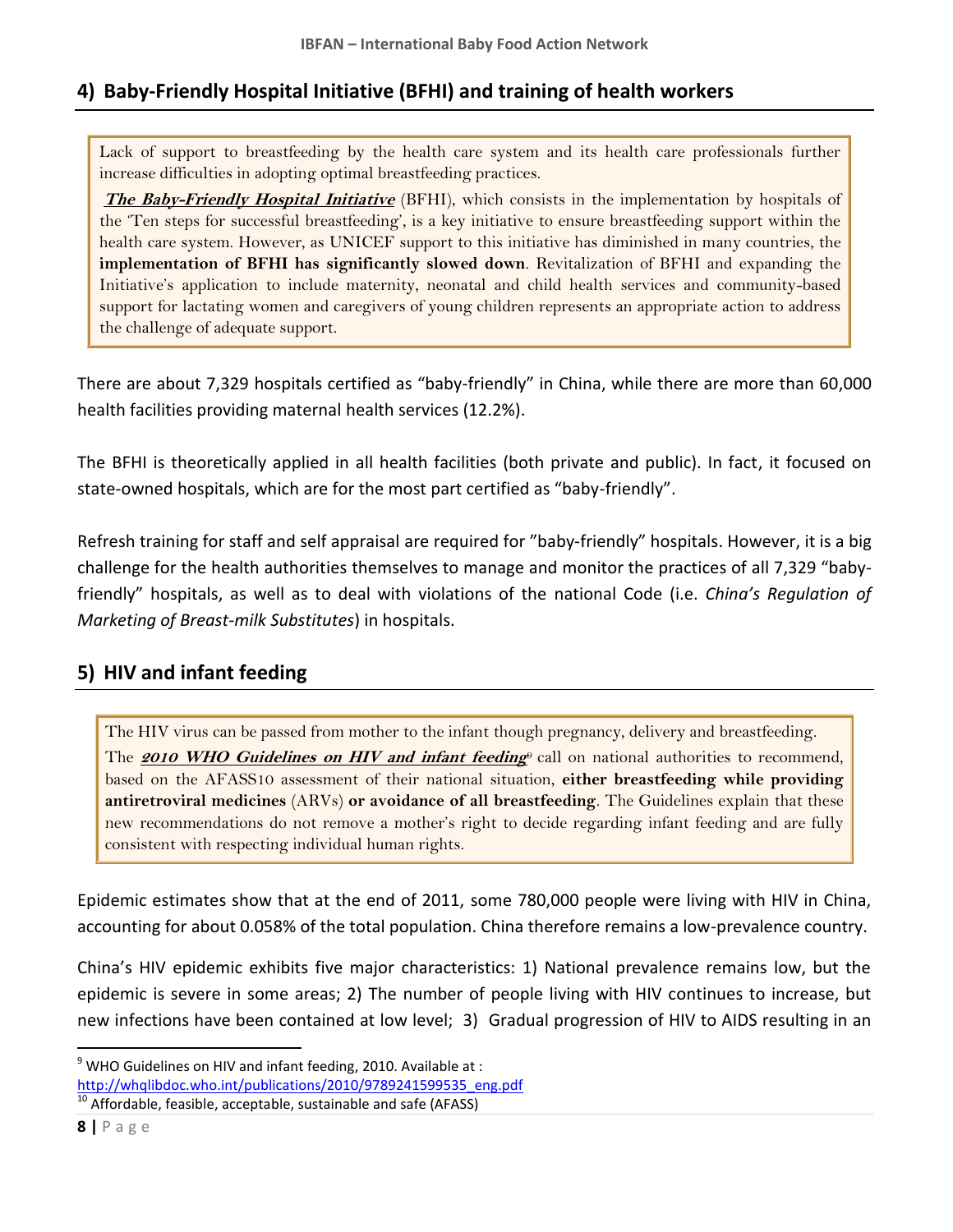increase of the AIDS-related deaths; 4) Sexual transmission is the primary mode of transmission, and continues to increase; 5) China's epidemics are diverse and evolving.<sup>11</sup>

In 2011, the Ministry of Health issued the *National Action Plan for AIDS, syphilis and HBV Prevention from Mother to Child Transmission*. It is written as HIV positive mothers' infants should be formula fed and avoid breastfeeding or mix feeding as the measure to prevent HIV/AIDS transmission.

HIV and infant feeding is not generally included in before- and in-services courses, since counseling for HIV positive mothers was only taken by pointed health facilities.

# **6) Government measures to promote and support breastfeeding**

Adopted in 2002, the **Global Strategy for Infant and Young Child Feeding** defines 9 operational targets:

1. Appoint a **national breastfeeding coordinator** with appropriate authority, and establish a multisectoral **national breastfeeding committee** composed of representatives from relevant government departments, non-governmental organisations, and health professional associations.

2. Ensure that every facility providing maternity services fully practises all the **"Ten steps to successful breastfeeding"** set out in the WHO/UNICEF statement on breastfeeding and maternity services.

3. Give effect to the principles and aim of the **International Code of Marketing of Breastmilk Substitutes** and **subsequent relevant Health Assembly** resolutions in their entirety.

4. Enact imaginative **legislation protecting the breastfeeding rights of working women** and establish means for its enforcement.

5. Develop, implement, monitor and evaluate a com**prehensive policy on infant and young child feeding**, in the context of national policies and programmes for nutrition, child and reproductive health, and poverty reduction.

6. Ensure that the health and other relevant sectors **protect, promote and support** exclusive breastfeeding for six months and continued breastfeeding up to two years of age or beyond, while providing women access to the support they require – in the family, community and workplace – to achieve this goal.

7. Promote timely, adequate, safe and appropriate **complementary feeding with continued breastfeeding**.

8. Provide guidance on feeding infants and young **children in exceptionally difficult circumstances**, and on the related support required by mothers, families and other caregivers.

 Consider what **new legislation or other suitable measures may be required**, as part of a comprehensive policy on infant and young child feeding, to give effect to the principles and aim of the International Code of Marketing of Breastmilk Substitutes and to subsequent relevant Health Assembly resolutions.

<sup>&</sup>lt;sup>11</sup> Ministry of Health of the People's Republic of China, 2012 China AIDS Response Progress Report, 31 March 2012. Available at: <http://www.unaids.org.cn/cn/index/page.asp?id=197&class=2&classname=China+Epidemic+%26+Response>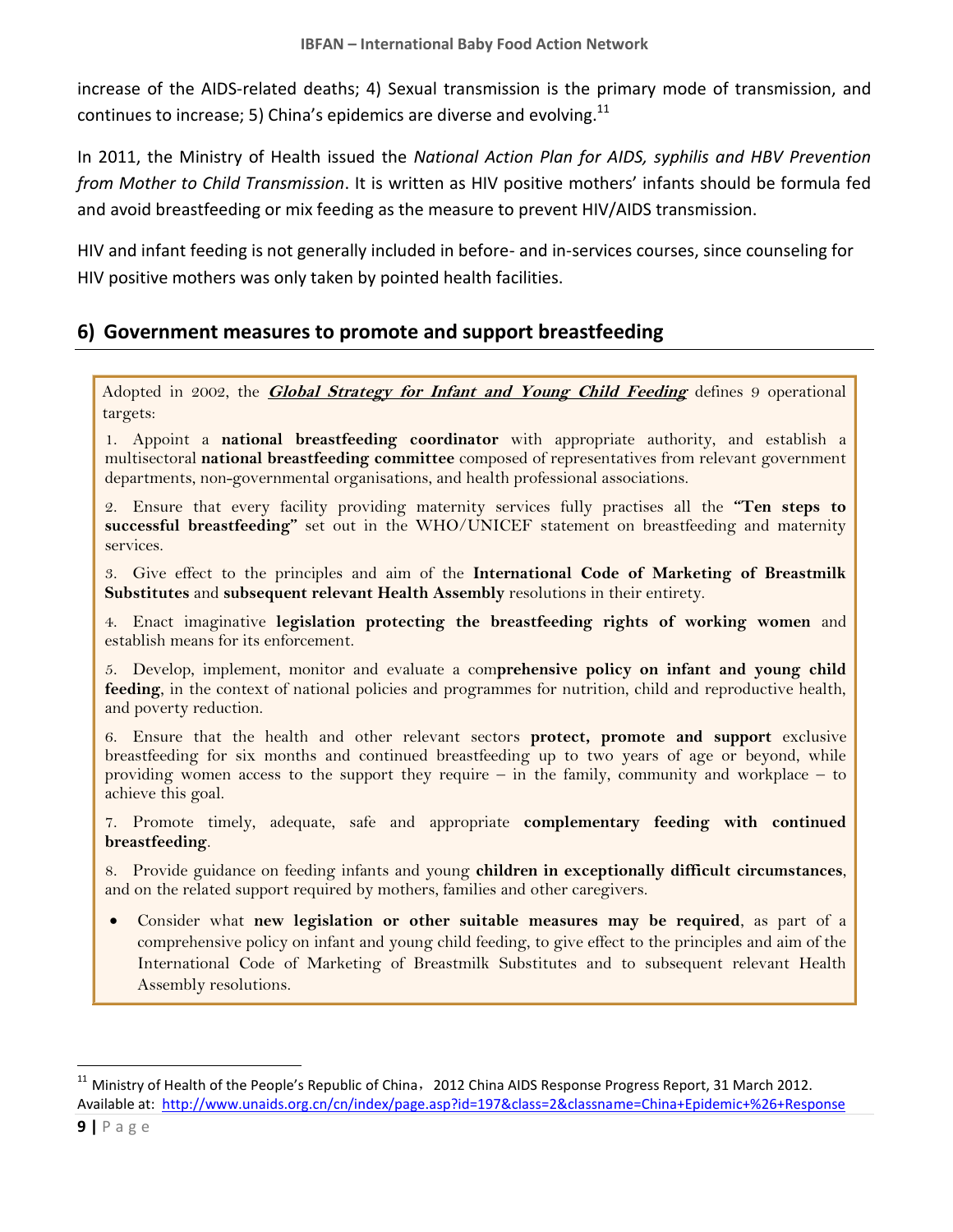#### **National measures:**

In 1992, the Baby-friendly Hospital Initiative (BFHI) was launched. Since 1994, it is mandatory for mothers to be informed about breastfeeding and to be given help to breastfeed. There are more than 7,000 baby-friendly hospitals in China, which count for one third of baby-friendly hospitals in world. To help in the continual implementation of the BFHI, WHO China Office and MOH collaborated to adopt the baby friendly hospital reassessment tools. The national protocol of the baby friendly hospital reassessment is developed and is in the process of implementation nationally.

During World Breastfeeding Week 2013, the National Health Family Planning Commission (NHFPC)<sup>12</sup> announced its standing to promote the establishment of breastfeeding rooms in working places and public areas.

#### **Monitoring of these laws:**

The Ministry of Health/NHFPC is in charge of child nutrition and health, especially the China's Regulation and BFHI, supported by WHO and UNICEF. IBFAN staff was involved in some official monitoring projects.

### **Courses and trainings on breastfeeding and HIV/and infant feeding:**

HIV/AIDS is still one of the sensitive topics in China. HIV test is compulsive in ante-natal checks. It is pointed infectious hospitals that are permitted to provide maternal service and counseling to HIV positive women. Most of the maternal hospital and community health centers do not provide service on HIV and infant feeding. Information on HIV and infant feeding is not accessible to the public.<sup>13</sup>

# **7) Recommendations on breastfeeding by the Committee on the Rights of the Child**

The **Convention on the Rights of the Child** has placed breastfeeding high on the human rights agenda. Article 24<sup>14</sup> mentions specifically the importance of breastfeeding as part of the child's right to the highest attainable standard of health. Better breastfeeding and complementary feeding practices, the right to information for mothers and parents, the protection of parents by aggressive marketing of breastmilk substitute products – through the implementation of and compliance with the International Code of Marketing of Breastmilk Substitutes (WHO/UNICEF, 1981) - as well as the need for strong and universal maternity protection are now systematically discussed during State parties reviews by the CRC Committee.

In September 2013, during its 64th session, the Committee on the Rights of the Child recommended that China "**promote exclusive breastfeeding** and the **establishment of baby-friendly hospitals** and effectively **enforce the International Code of Marketing of Breast-Milk Substitutes** with appropriate controls on the marketing of artificial infant formula"(Concluding Observations, §66 (d)).

<sup>&</sup>lt;sup>12</sup> The Ministry of Health was renamed as National Health Family Planning Commission (NHFPC) in April 2013

<sup>&</sup>lt;sup>13</sup> Ministry of Health, Implementation Plan to Prevent Maternal to Child Transmission of HIV, Syphilis and HBV, February 2011 <sup>14</sup> "*States Parties shall pursue full implementation of this right and, in particular, shall take appropriate measures: […] (e) To ensure that all segments of society, in particular parents and children, are informed, have access to education and are supported in the use of basic knowledge of child health and nutrition, the advantages of breastfeeding, hygiene and environmental sanitation and the prevention of accidents."* Art 24.2 (e), CRC